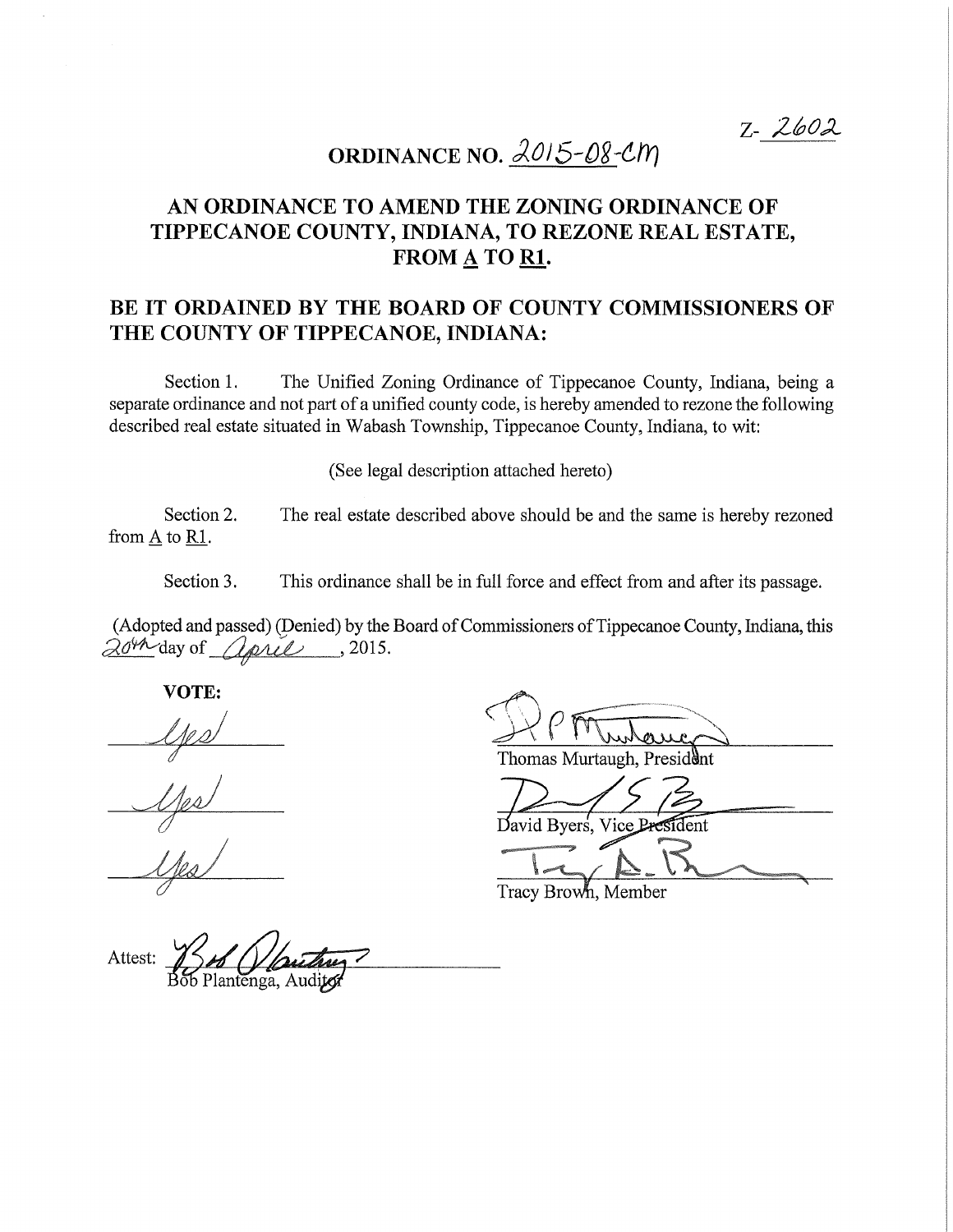# SCANNED

 $\label{eq:2.1} \frac{1}{\sqrt{2}}\int_{\mathbb{R}^3}\frac{1}{\sqrt{2}}\left(\frac{1}{\sqrt{2}}\right)^2\frac{1}{\sqrt{2}}\left(\frac{1}{\sqrt{2}}\right)^2\frac{1}{\sqrt{2}}\left(\frac{1}{\sqrt{2}}\right)^2\frac{1}{\sqrt{2}}\left(\frac{1}{\sqrt{2}}\right)^2.$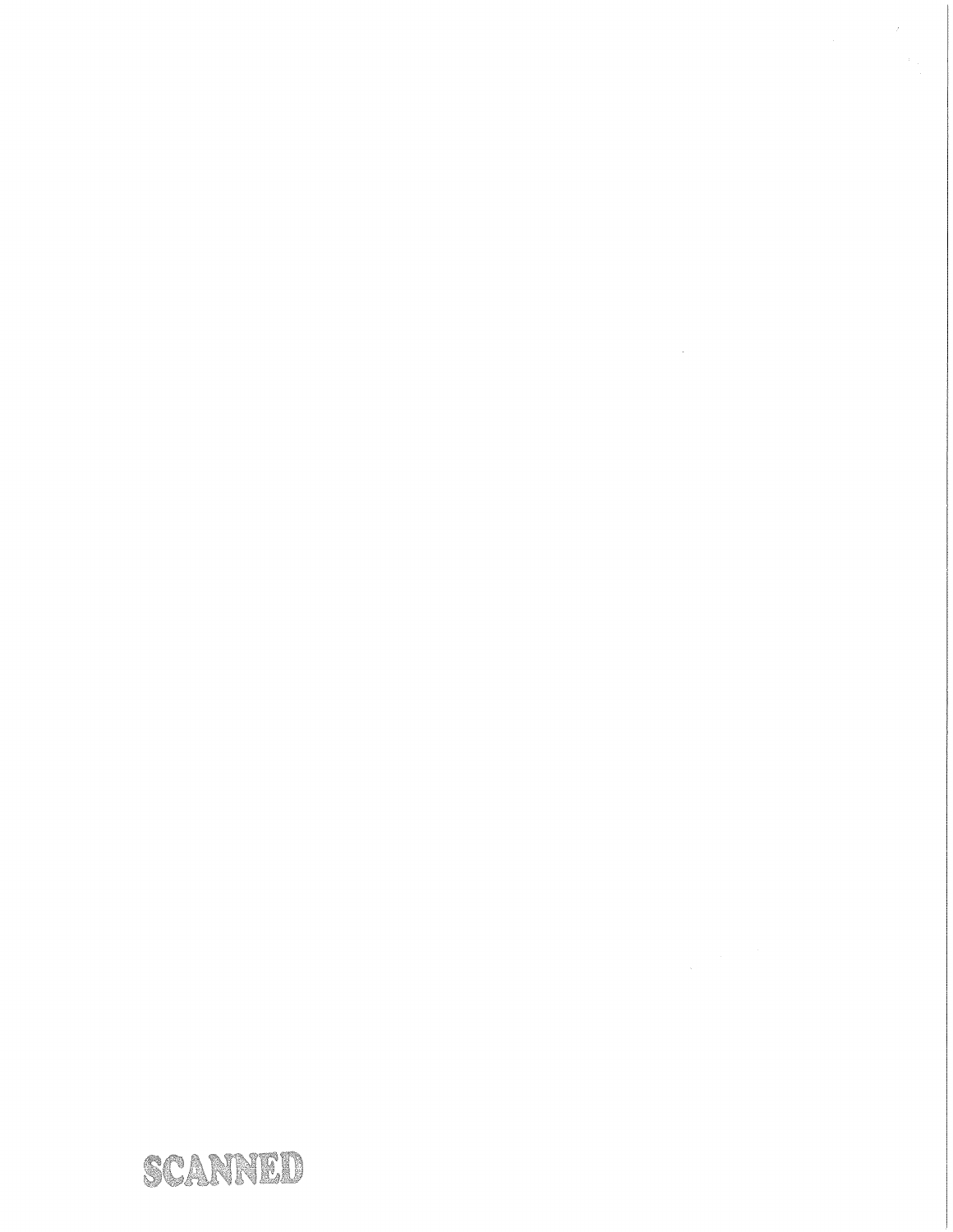#### LEGAL DESCRIPTION

(Record #91-09208) A part of Eighty (80) acres (Deed Record; 80.627 acres-field measured) off of the North side of the Northwest Quarter of Section Thirty (30), Township Twenty-four (24) North, Range Four (4) West in Wabash Township, Tippecanoe County, Indiana, more particularly described as follows:

Beginning at the Northwest corner of Section 30-24-4 marked by an iron pipe found; thence North 89 degrees 00 minutes 21 seconds East along the North line of said Section 30-24-4 a distance of 1770.33 feet to a P.K. nail; thence South 01 degree 00 minutes 58 seconds East a distance of 1432.36 feet to an iron pipe found; thence South 88 degrees 57 minutes 01 seconds West a distance of 1770.71 feet to an iron pin found on the West line of said Section 30-24-4; thence North 01 degree 00 minutes 03 seconds West along said West line a distance of 1434.08 feet to the point of beginning, containing 58.254 acres, more or less.

EXCEPT (Deed Record 72, Page 1452) a part of Eighty (80) acres (Deed Record; 80.627 acresfield measured) off of the North side of the Northwest Quarter of Section Thirty (30), Township Twenty-four (24) North, Range Four (4) West in Wabash Township, Tippecanoe County, Indiana, more particularly described as follows:

Beginning at a point on the North line of Section 30-24-4 said point being North 89 degrees 00 minutes 21 seconds East a distance of 700.80 feet from the Northwest corner of said Section 30- 24-4; thence continuing North 89 degrees 00 minutes 21 seconds East along the North line of said section 30-24-4 a distance of 338.3 feet; thence South 01 degree 48 minutes 57 seconds East a distance of 644.00 feet; thence South 88 degrees 59 minutes 44 seconds West a distance of 345.10 feet; thence North 01 degree 12 minutes 39 seconds West a distance of 644.00 feet to the point of beginning, containing 5.052 acres, more or less.

ALSO EXCEPT the following described tract (as occupied), a part of Eighty (80) acres (Deed Record; 80.627 acres-field measured) off of the North side of the Northwest Quarter of Section Thirty (30), Township Twenty-four (24) North, Range Four (4) West in Wabash Township, Tippecanoe County, Indiana, more particularly described as follows:

Beginning at a point on the North line of Section 30-24-4 said point being North 89 degrees 00 minutes 21 seconds East a distance of 1039.10 feet from the Northwest corner of said Section 30-24-4; thence continuing North 89 degrees 00 minutes 21 seconds East along the North line of said section 30-24-4 a distance of 2.88 feet; thence South 01 degree 33 minutes 48 seconds East a distance of 644.36 feet to an iron pipe found; thence South 88 degrees 03 minutes 12 seconds West a distance of 345.17 feet to an iron pipe found; thence North 01 degree 12 minutes 39 seconds West a distance of 6.07 feet; thence North 88 degrees 59 minutes 44 seconds East a distance of 345.10 feet; thence North 01 degree 48 minutes 57 seconds West a distance 644.00 feet to the point of beginning, containing 0.047 of an acre, more or less.

ALSO EXCEPT (Record #201111011014) Part of the Northwest quarter of Section 30,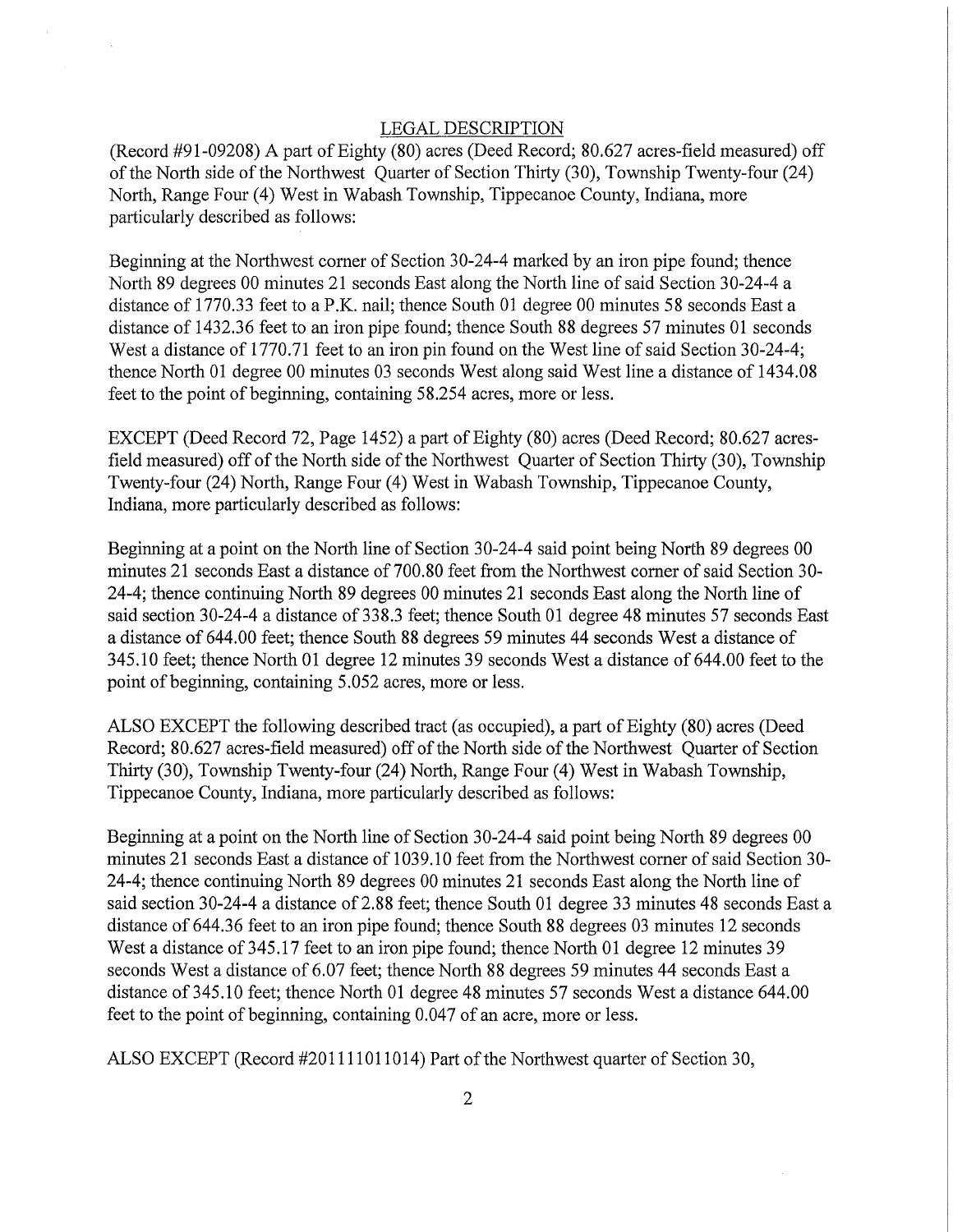$\label{eq:2} \frac{1}{2} \int_{0}^{2\pi} \frac{1}{2} \, \mathrm{d} \mu \, \mathrm{d} \mu \, \mathrm{d} \mu \, \mathrm{d} \mu \, \mathrm{d} \mu \, \mathrm{d} \mu \, \mathrm{d} \mu \, \mathrm{d} \mu \, \mathrm{d} \mu \, \mathrm{d} \mu \, \mathrm{d} \mu \, \mathrm{d} \mu \, \mathrm{d} \mu \, \mathrm{d} \mu \, \mathrm{d} \mu \, \mathrm{d} \mu \, \mathrm{d} \mu \, \mathrm{d} \mu \, \mathrm{d} \mu \, \mathrm{d} \mu \, \mathrm{d} \mu$  $\label{eq:2.1} \frac{1}{\sqrt{2}}\int_{\mathbb{R}^3}\frac{1}{\sqrt{2}}\left(\frac{1}{\sqrt{2}}\right)^2\frac{1}{\sqrt{2}}\left(\frac{1}{\sqrt{2}}\right)^2\frac{1}{\sqrt{2}}\left(\frac{1}{\sqrt{2}}\right)^2\frac{1}{\sqrt{2}}\left(\frac{1}{\sqrt{2}}\right)^2.$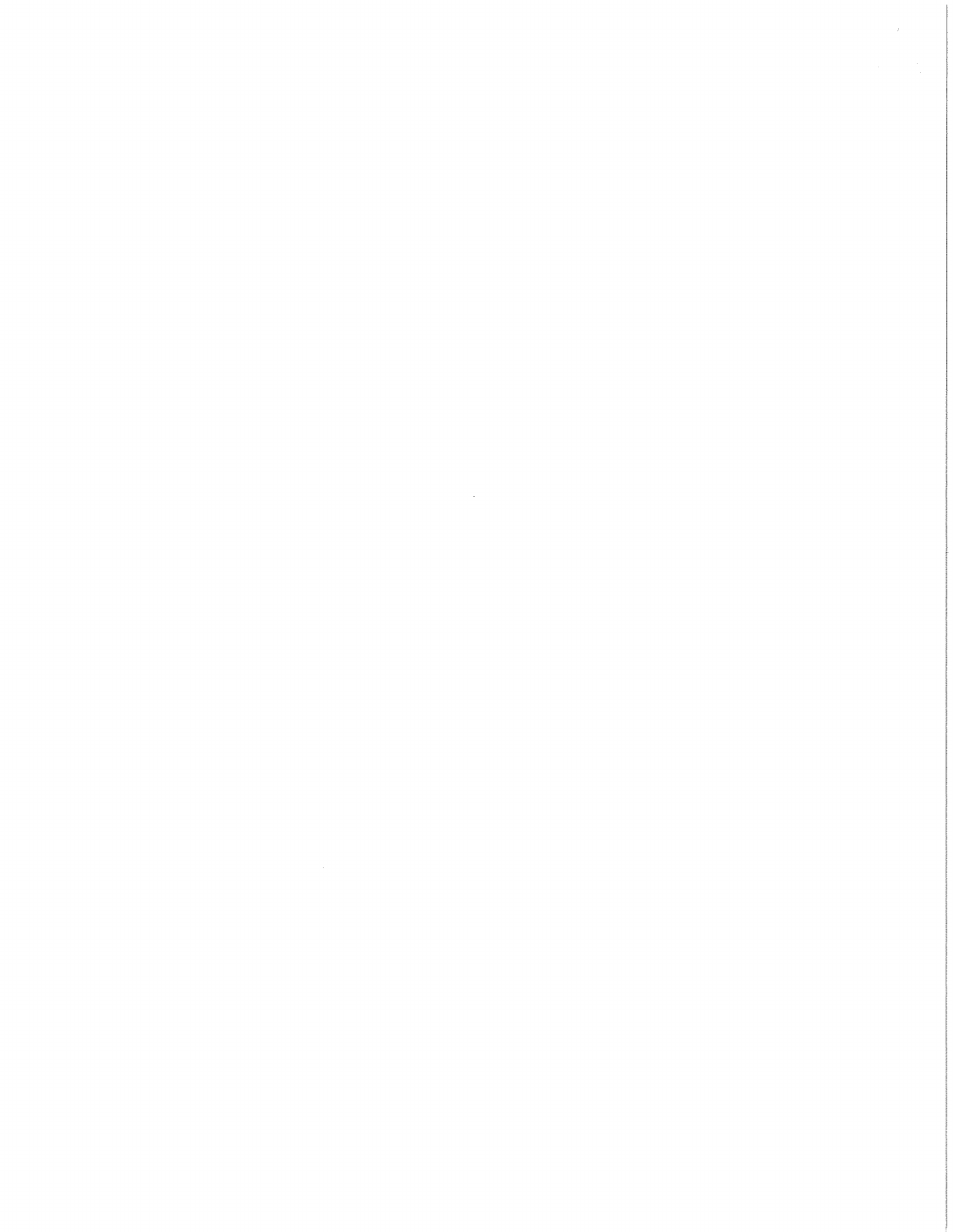Township 24 North, Range 4 West, in Tippecanoe County, Indiana, more particularly described as follows:

Beginning at a railroad spike on the North line of said Quarter Section South 89 degrees 00 minutes 21 seconds West (bearing taken from previous survey by John M. Irr, dated May 1991) 1749.53 feet from a P.K. nail marking the Northeast corner of said Quarter Section (said point being the northwest corner of a tract currently owned by Harold Webster, as referenced as a 5.099 acre tract on aforementioned survey by John M. Irr) and running thence South 01 degree 10 minutes 20 seconds East measured (South 01 degree 12 minutes 39 seconds East by aforesaid survey) along the West line of said Webster tract 480.00 feet to a 5/8 inch rebar; thence South 89 degrees 00 minutes 21 seconds West 200.00 feet to a 5/8-inch rebar; thence North 01 degree 10 minutes 20 seconds West, 480.00 feet to the railroad spike and the North line of said Quarter Section; thence North 89 degrees 00 minutes 21 seconds East along said North line 200.00 feet to the point of beginning, containing 2.20 acres, more or less.

ALSO EXCEPT (Record #04033510) Part of the Northwest quarter of Section 30, Township 24 North, Range 4 West in Tippecanoe County, Indiana, being described as follows:

Beginning at a railroad spike on the north line of said quarter section South 89 degrees 00 minutes 21 seconds West (bearing taken from previous survey by John M. Irr, dated May 1991) 1080 .00 feet from a P .K. nail marking the northeast corner of said quarter section, and running thence South 00 degrees 59 minutes 40 seconds East, 480.00 feet to a 5/8 inch rebar; thence South 89 degrees 00 minutes 21 seconds West, 200.00 feet to a 5/8 inch rebar; thence North 00 degrees 59 minutes 40 seconds West, 480.00 feet to a railroad spike and the north line of said quarter section; thence North 89 degrees 00 minutes 21 seconds East along said north line 200.00 feet to the point of beginning, containing 2.20 acres, more or less.

ALSO EXCEPT (Record #9506182) Part of the Northwest quarter of Section 30, Township 24 North, Range 4 West in Tippecanoe County, Indiana, more particularly described as follows:

Beginning at a railroad spike on the north line of said quarter section South 89 degrees 00 minutes 21 seconds West (bearing taken from previous survey by John M. Irr, dated May 1991) 880.00 feet from a P.K. nail marking the northeast corner of said quarter section, and running thence South 00 degrees 59 minutes 40 seconds East, 480.00 feet to a 5/8 inch rebar; thence South 89 degrees 00 minutes 21 seconds West, 200.00 feet to a 5/8 inch rebar; thence North 00 degrees 59 minutes 40 seconds West, 480.00 feet to a railroad spike and the north line of said quarter section; thence North 89 degrees 00 minutes 21 seconds East along said north line 200.00 feet to the point of beginning, containing 2.20 acres, more or less.

ALSO EXCEPT (Record #04027446) Part of the Northwest quarter of Section 30, Township 24 North, Range 4 West in Tippecanoe County, Indiana, being described as follows:

Beginning at a railroad spike on the north line of said quarter section South 89 degrees 00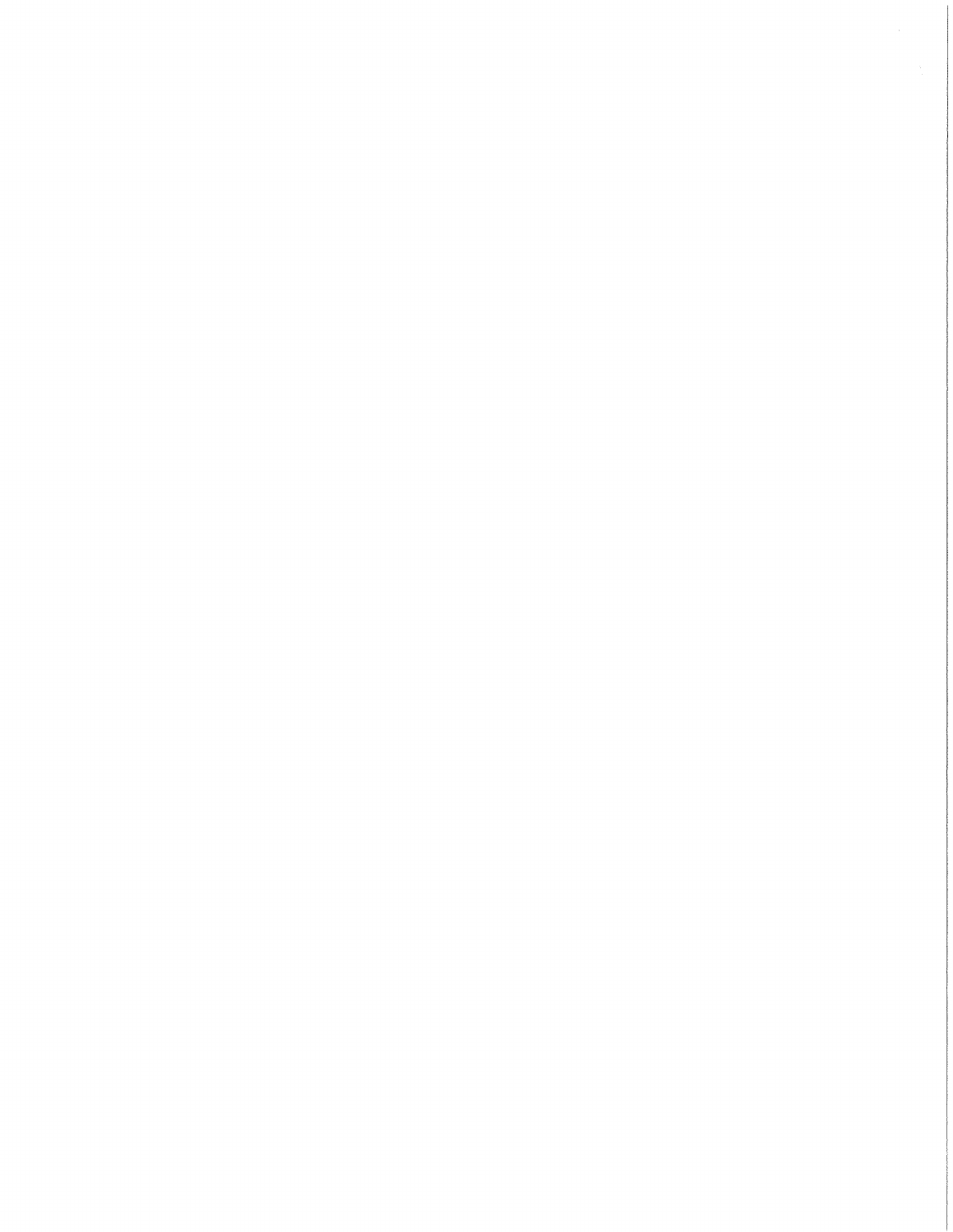minutes 21 seconds West (bearing taken from previous survey by John M. Irr, dated May 1991) 680.00 feet from a P.K. nail marking the northeast corner of said quarter section (said point also being the northwest corner of a tract conveyed by Charles J. Heidenreich and Winifred C. Heidenreich, husband and wife, to Plennie E. Chase and Mary M. Chase, husband and wife, by recorded Contract for Sale of real Estate dated April 13, 1966, as recorded in Deed Record 299, Page 42 in the Office of the Tippecanoe County Recorder), and running thence South 00 degrees 59 minutes 40 seconds East, measured (South 01 degrees 00 minutes 58 seconds East by aforementioned survey) along the west line of said Chase Tract 480.00 feet to a 5/8 inch rebar; thence South 89 degrees 00 minutes 21 seconds West, 200.00 feet to a 5/8 inch rebar; thence North 00 degrees 59 minutes 40 seconds West, 480.00 feet to a railroad spike and the north line of said quarter section; thence North 89 degrees 00 minutes 21 seconds East along said north line 200.00 feet to the point of beginning, containing 2.20 acres, more or less.

ALSO a part of the Northeast quarter of Section 25, Township 24 North, Range 5 West in Tippecanoe County, Indiana, being described as follows:

Beginning at the Northeast corner of said quarter section; thence South 00 degrees 44 minutes 13 seconds East along the east line of said quarter section 1519 .45 feet to the southwest corner of Tract III of a tract of land conveyed to Boanco, Inc. as recorded in Document No. 91-09208 in the Office of the Recorder of Tippecanoe County, thence along a westerly extension of the southern line of said Boanco, Inc. tract, North 89 degrees 43 minutes 39 seconds West 114.67 feet; thence North 00 degrees 44 minutes 13 seconds West, parallel with the east line of said quarter section, 1519.38 feet to the north line of said quarter section; thence South 89 degrees 45 minutes 57 seconds East, along said north line, 114.66 feet to the point of beginning. Containing 4.00 acres, more or less.

Containing 44.35 acres, more or less in Section 30 and 4.00 acres, more or less in Section 25.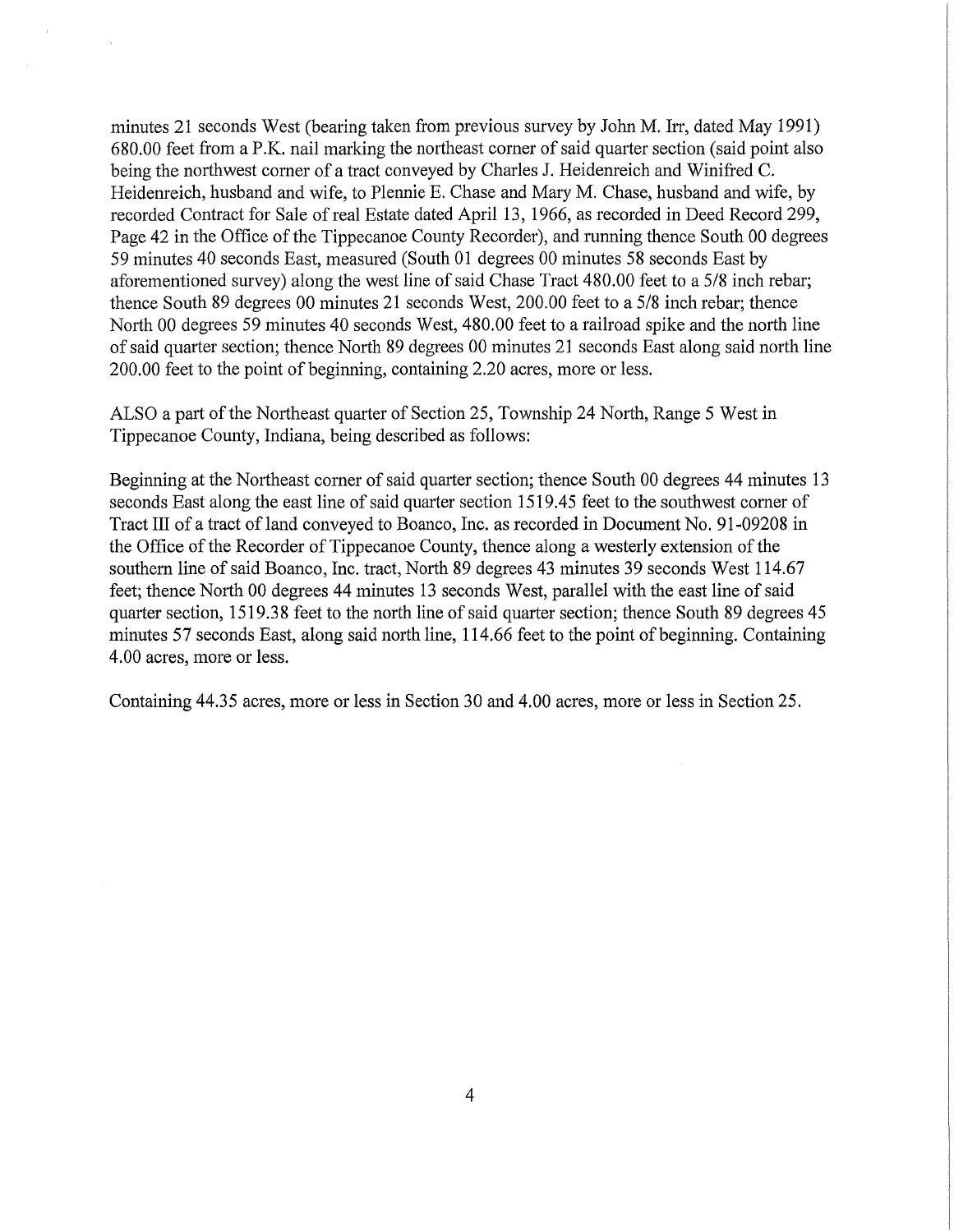$\mathcal{A}^{\pm}$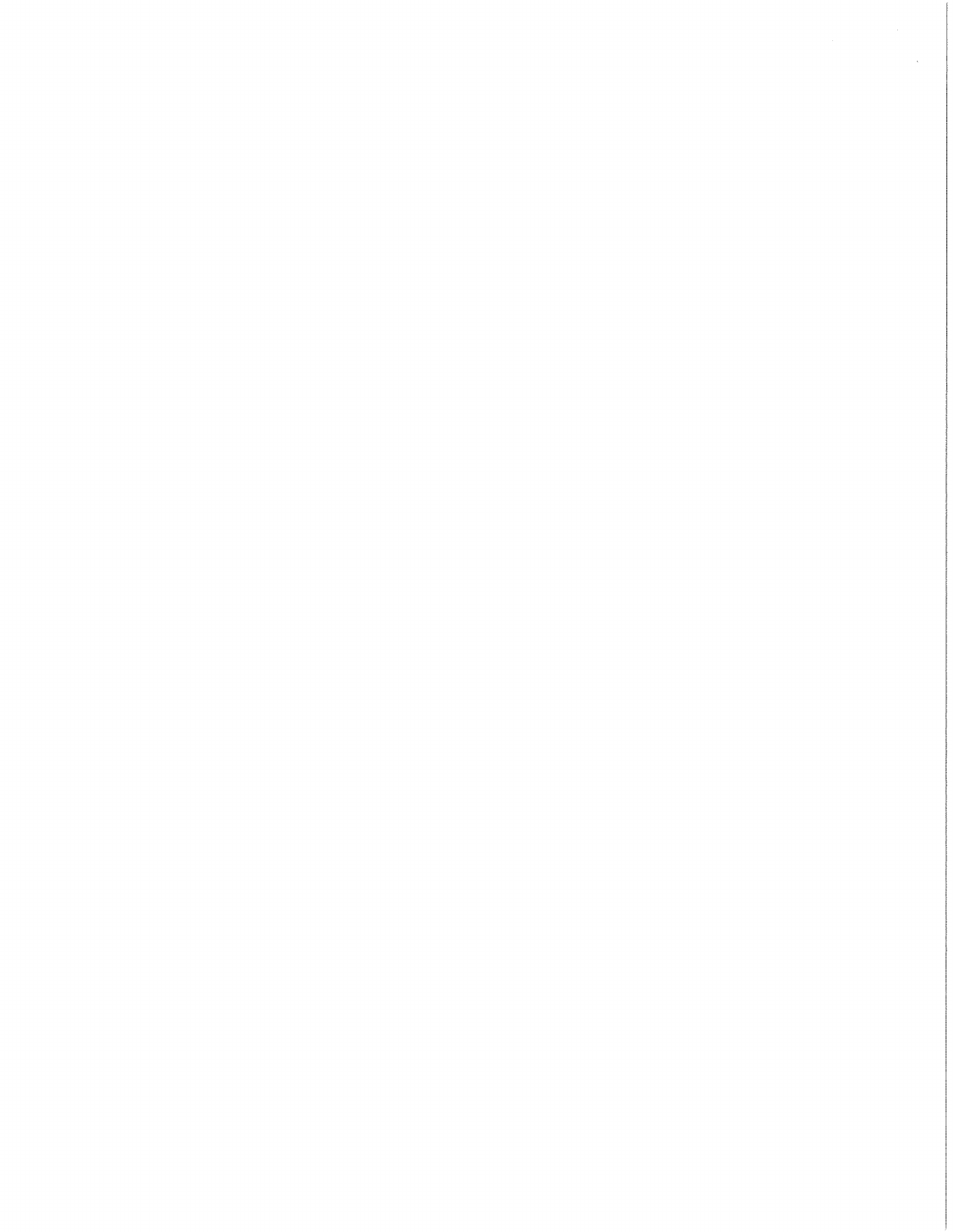<sup>THE</sup> Area Plan Commission

of T I P P E C A N 0 E C 0 U N T Y

20 NORTH 3RD STREET LAFAYETTE, INDIANA 47901-1209

(765) 423-9242 (765) 423-9154 [FAX] www.tippecanoe.in.gov/apc

SALLIE DELL FAHEY EXECUTIVE DIRECTOR

March 19, 2015 Ref. No.: 15-044

Tippecanoe County Commissioners 20 North 3<sup>rd</sup> Street Lafayette, IN 47901

#### **CERTIFICATION**

RE: **Z-2602--TIPPECANOE DEVELOPMENT II, LLC (A to R1):**  Petitioner is requesting rezoning of 48.35 acres for a proposed single-family subdivision of 124 lots located on the south side of CR 600 N, a quarter mile west of CR 50 W, north/northwest of Burnett's Creek Elementary School, Tippecanoe 30 (NW) 24-4 and Wabash 25 (NE) 24-5.CONTINUED FROM THE FEBRUARY 18 2015 APC MEETING AT PETITIONER'S REQUEST.

Dear Commissioners:

As Secretary to the Area Plan Commission of Tippecanoe County, I do hereby certify that at a public hearing held on March 18, 2015 the Area Plan Commission of Tippecanoe County voted 11 yes - 0 no on the motion to rezone the subject real estate from A to R1. Therefore, the Area Plan Commission of Tippecanoe County recommends to the Tippecanoe County Commissioners that the proposed rezoning ordinance be APPROVED for the property described in the attachment.

Public Notice has been given that this petition will be heard before the Tippecanoe County Commissioners at their April 6, 2015 regular meeting. Petitioners or their representatives must appear to present their case.

Sincerely,

Touis Dur Farm ie Dell Fa hey *0* 

Executive Director

SDF/lmu

Enclosures: Staff Report & Ordinances

cc: John Scheumann, Tippecanoe Development **Boanco** Daniel Teder Mike Wolf, Tippecanoe County Building Commissioner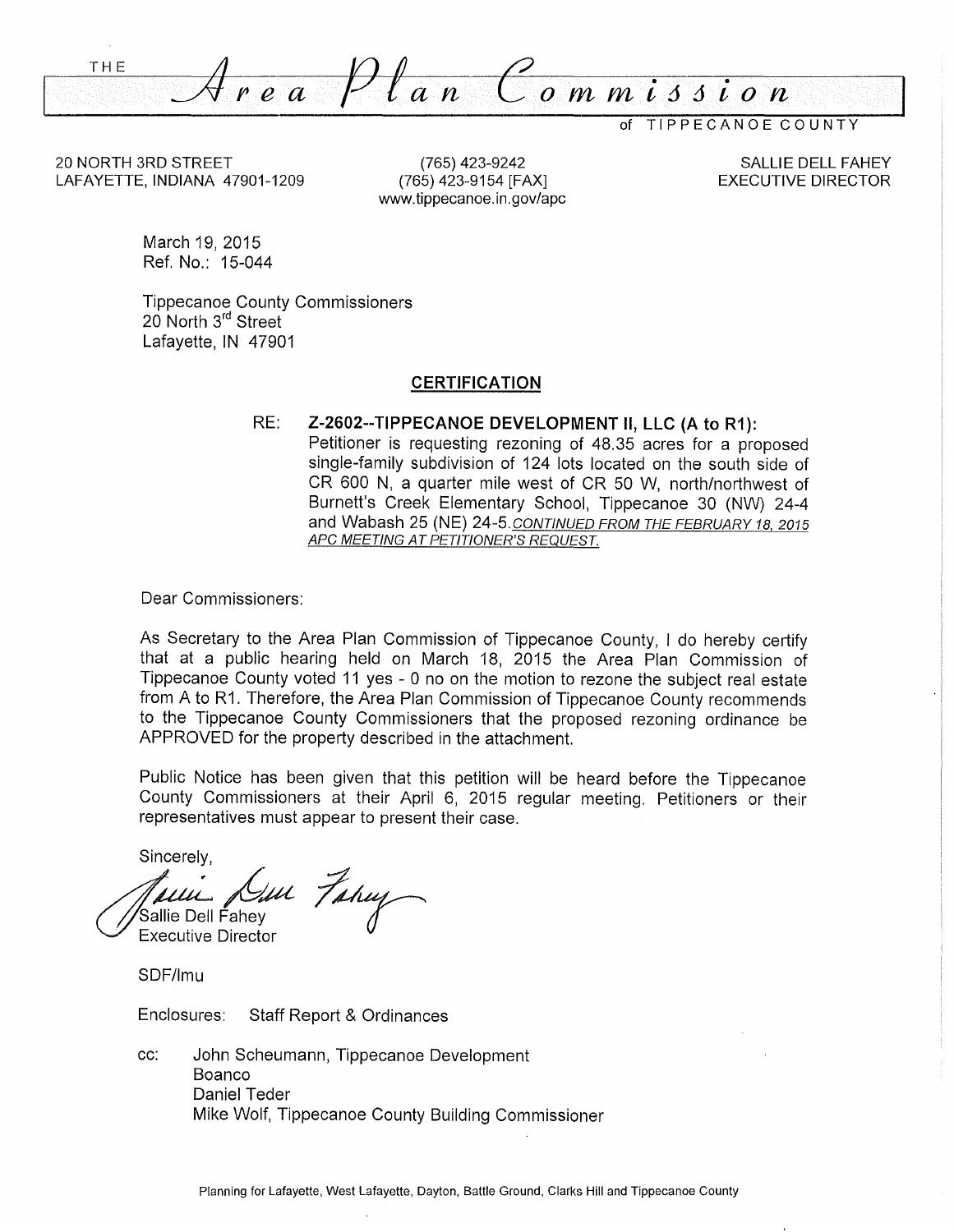$\label{eq:2.1} \frac{1}{\sqrt{2}}\int_{\mathbb{R}^3}\frac{1}{\sqrt{2}}\left(\frac{1}{\sqrt{2}}\right)^2\left(\frac{1}{\sqrt{2}}\right)^2\left(\frac{1}{\sqrt{2}}\right)^2\left(\frac{1}{\sqrt{2}}\right)^2\left(\frac{1}{\sqrt{2}}\right)^2\left(\frac{1}{\sqrt{2}}\right)^2\left(\frac{1}{\sqrt{2}}\right)^2.$ 

 $\label{eq:2.1} \frac{1}{\sqrt{2}}\left(\frac{1}{\sqrt{2}}\right)^{2} \left(\frac{1}{\sqrt{2}}\right)^{2} \left(\frac{1}{\sqrt{2}}\right)^{2} \left(\frac{1}{\sqrt{2}}\right)^{2} \left(\frac{1}{\sqrt{2}}\right)^{2} \left(\frac{1}{\sqrt{2}}\right)^{2} \left(\frac{1}{\sqrt{2}}\right)^{2} \left(\frac{1}{\sqrt{2}}\right)^{2} \left(\frac{1}{\sqrt{2}}\right)^{2} \left(\frac{1}{\sqrt{2}}\right)^{2} \left(\frac{1}{\sqrt{2}}\right)^{2} \left(\$ 

 $\sim$ 

 $\frac{1}{2}$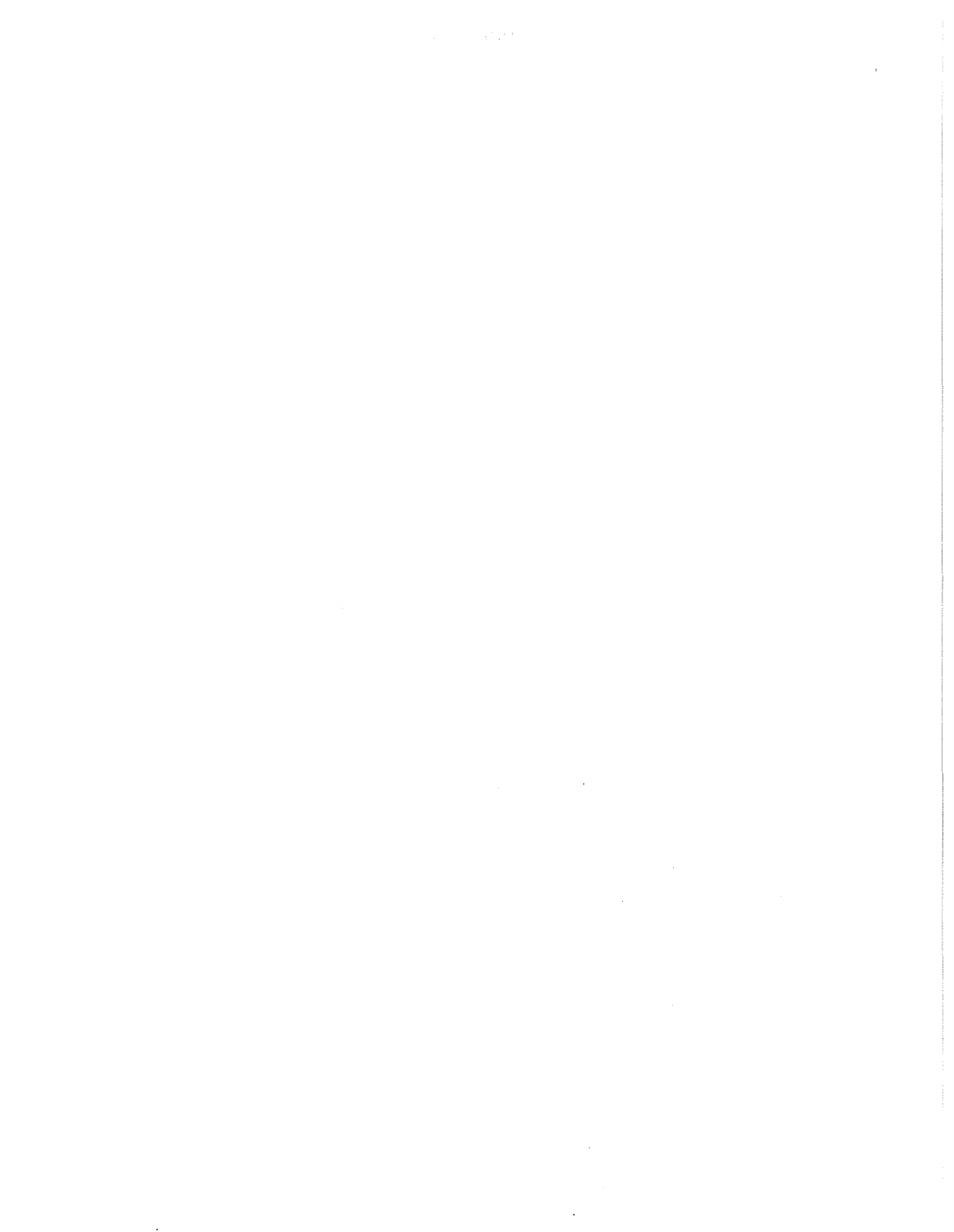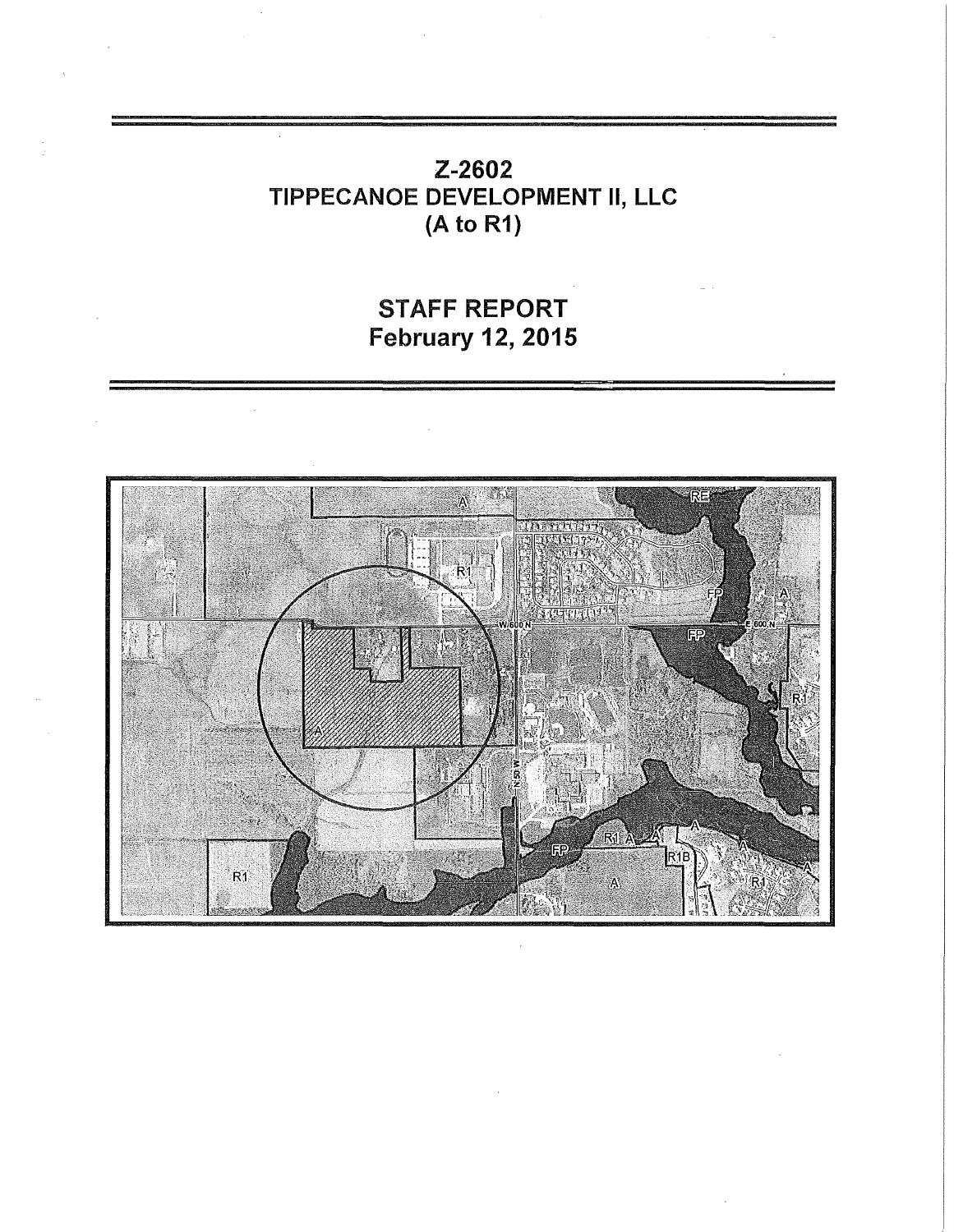

عبيدا المراوات الحارة

 $\frac{4}{3}$ 

 $\mathcal{A}$  $\sim$   $\sim$ 

**Contractor**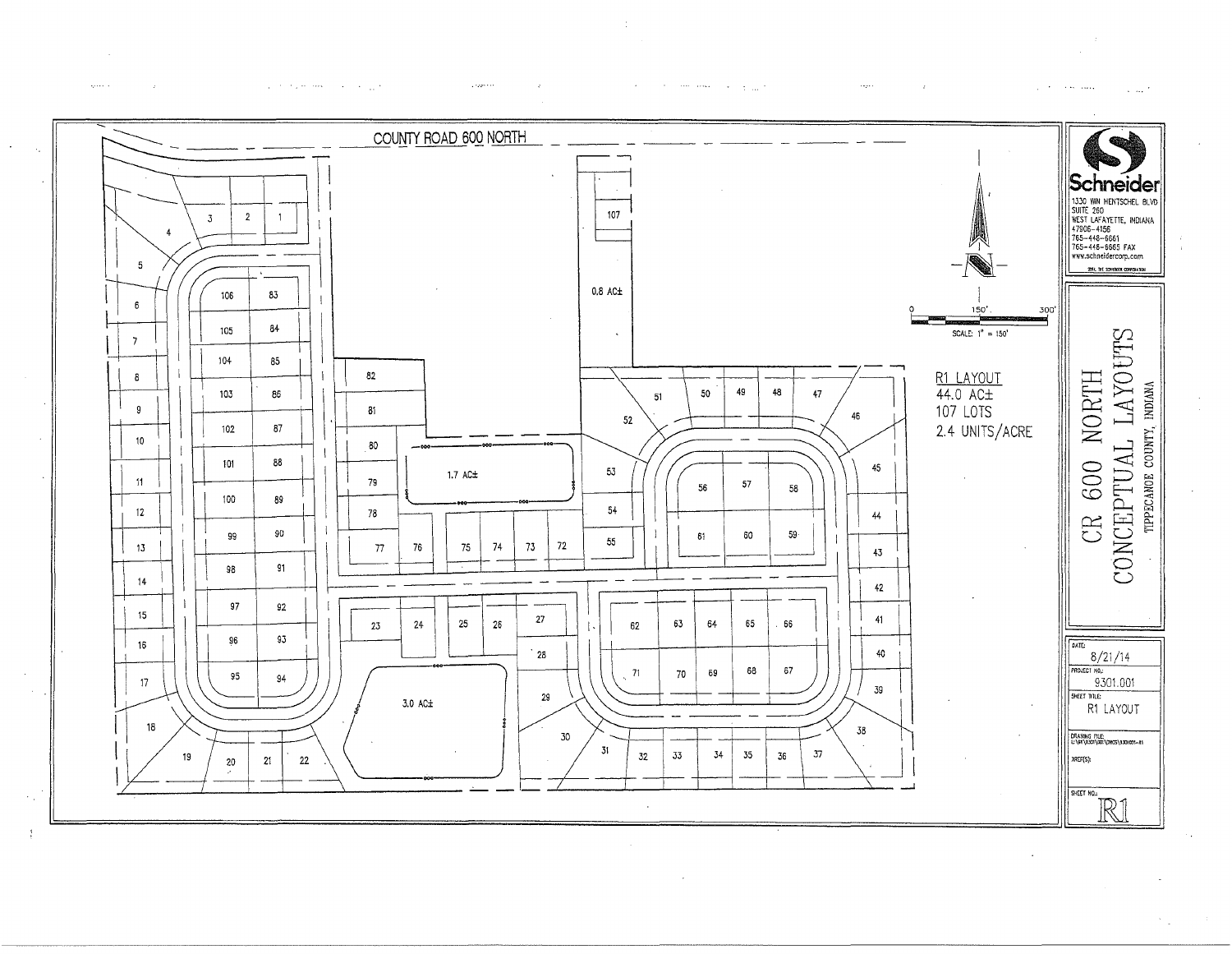# Z-2602 TIPPECANOE DEVELOPMENT 11, LLC A to R1

Staff Report February 12, 2015

# REQUEST MADE, PROPOSED USE, LOCATION:

Petitioner (signed by member John B. Scheumann) with consent of the owner (Boanco Inc.) and represented by attorney Daniel Teder is requesting rezoning of 48.35 acres for a proposed 107-lot single-family subdivision located on the south side of CR 600 N, a quarter mile west of CR 50 W (County Farm Road), in Tippecanoe 30(NW)24-4 (44.35 acres) and Wabash 25(NE)24-5 (4.0 acres).

# ZONING HISTORY AND AREA ZONING PATTERNS:

This site is currently zoned A (Agricultural) and has been since the earliest zoning map for this area. These 48 acres were recently the subject of a rezone request to R1B (Z-2597), which was recommended for denial by the APC at its December 2014 hearing and then withdrawn by petitioner before being heard by the Board of County Commissioners. Agricultural zoning borders most of the site, including the several tracts that adjoin on the north and east sides. R1 zoning abuts on the southeast and northwest, across CR 600 N.

There have been several rezones from A to R1 in the immediate area, starting in 1993 for the Harrison High School expansion on the 78 acre property (Z-1552). In 1996 TSC (Tippecanoe School Corporation) successfully rezoned 36 acres for the Burnett Creek Elementary School (Z-1684), which borders the subject site on the southeast. In 2001, nearly 60 acres at the northeast corner of CR 50 Wand CR 600 N were rezoned to R1 for the now nearly built out Harrison Highlands single-family subdivision (Z-2043). In 2005, TSC rezoned the 50 acre Battle Ground Middle School property, located to the northeast (Z-2260). Soon after this TSC rezone, 74 acres to the north were rezoned to R1 for a 164 lot subdivision (Z-2258) that was not developed. The same 74 acre site is now on this month's agenda to be rezoned to R1B (Z-2601).

#### AREA LAND USE PATTERNS:

The subject tract is currently in crop production, and is tucked behind several large lot single-family homes that border CR 600 N and CR 50 W. Properties to the northwest, west, and southwest are also currently farmed.

# TRAFFIC AND TRANSPORTATION:

The Thoroughfare Plan classifies CR 600 N as a rural secondary arterial. The seasonally adjusted average daily traffic (ADT) volume taken along this site's CR 600 N frontage in 2013 was 2,286 vehicles. The count along CR 50 W, just north of the 600 N